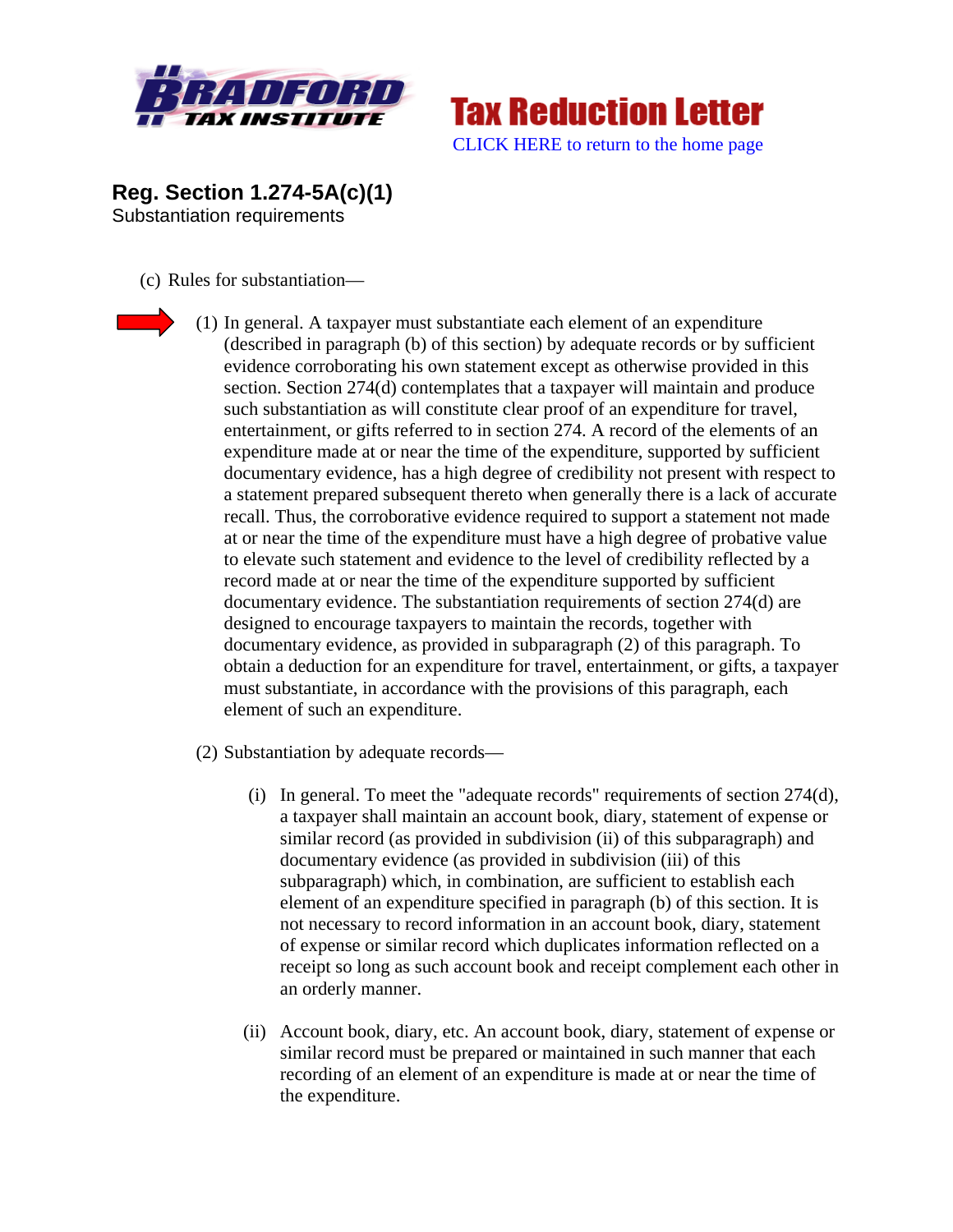- (a) Made at or near the time of the expenditure. For purposes of this section, the phrase "made at or near the time of the expenditure" means the elements of an expenditure are recorded at a time when, in relation to the making of an expenditure, the taxpayer has full present knowledge of each element of the expenditure, such as the amount, time, place and business purpose of the expenditure and business relationship to the taxpayer of any person entertained. An expense account statement which is a transcription of an account book, diary, or similar record prepared or maintained in accordance with the provisions of this subdivision shall be considered a record prepared or maintained in the manner prescribed in the preceding sentence if such expense account statement is submitted by an employee to his employer or by an independent contractor to his client or customer in the regular course of good business practice.
- (b) Substantiation of business purpose. In order to constitute an adequate record of business purpose within the meaning of section 274(d) and this subparagraph, a written statement of business purpose generally is required. However, the degree of substantiation necessary to establish business purpose will vary depending upon the facts and circumstances of each case. Where the business purpose of an expenditure is evident from the surrounding facts and circumstances, a written explanation of such business purpose will not be required. For example, in the case of a salesman calling on customers on an established sales route, a written explanation of the business purpose of such travel ordinarily will not be required. Similarly, in the case of a business meal described in section 274(e)(1), if the business purpose of such meal is evident from the business relationship to the taxpayer of the persons entertained and other surrounding circumstances, a written explanation of such business purpose will not be required.
- (c) Confidential information. If any information relating to the elements of an expenditure, such as place, business purpose or business relationship, is of a confidential nature, such information need not be set forth in the account book, diary, statement of expense or similar record, provided such information is recorded at or near the time of the expenditure and is elsewhere available to the district director to substantiate such element of the expenditure.
- (iii) Documentary evidence. Documentary evidence, such as receipts, paid bills, or similar evidence sufficient to support an expenditure shall be required for:
	- (a) Any expenditure for lodging while traveling away from home, and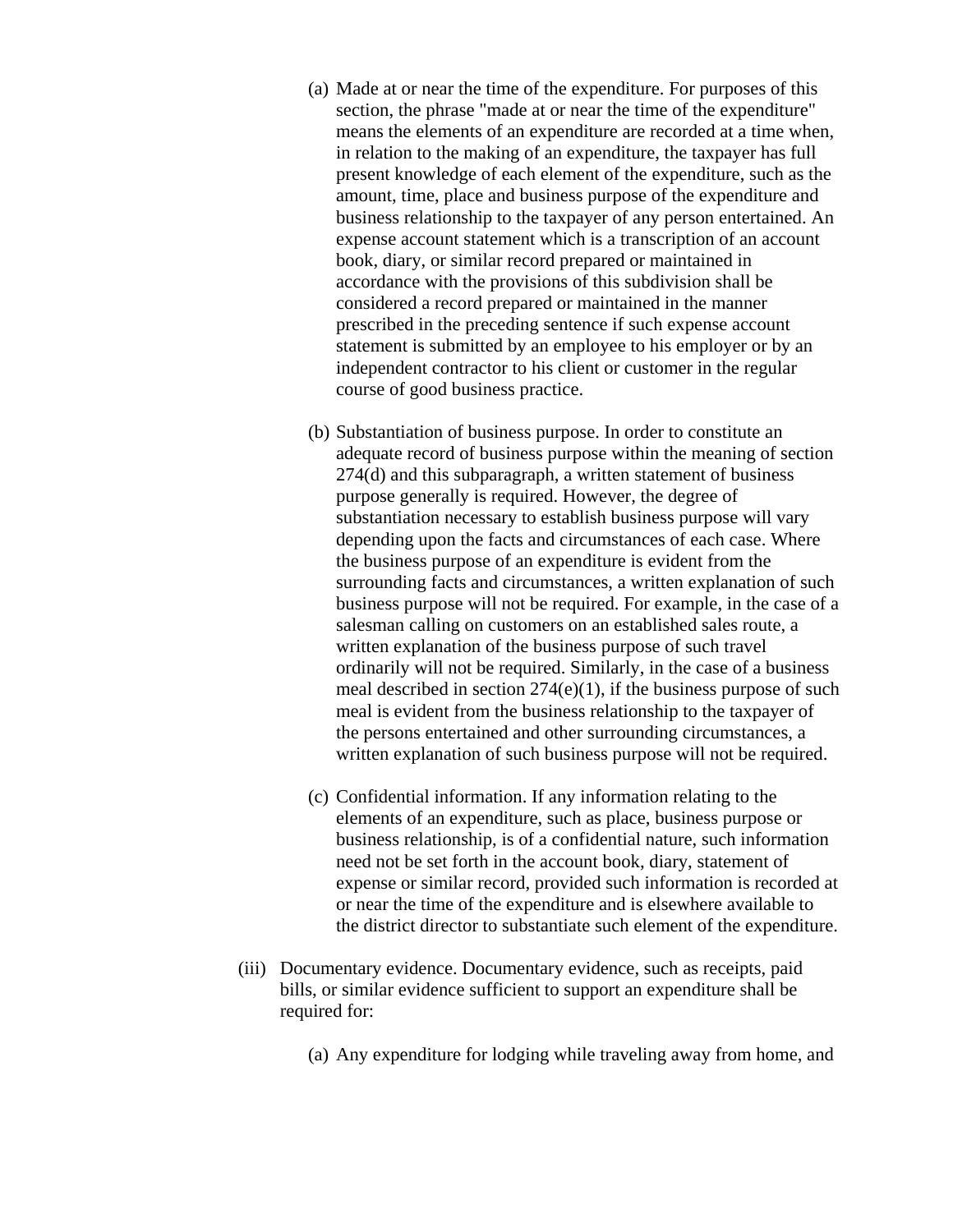(b) Any other expenditure of \$25 or more, except, for transportation charges, documentary evidence will not be required if not readily available.

Provided, however, that the Commissioner, in his discretion, may prescribe rules waiving such requirements in circumstances where he determines it is impracticable for such documentary evidence to be required. Ordinarily, documentary evidence will be considered adequate to support an expenditure if it includes sufficient information to establish the amount, date, place, and the essential character of the expenditure. For example, a hotel receipt is sufficient to support expenditures for business travel if it contains the following: name, location, date, and separate amounts for charges such as for lodging, meals, and telephone. Similarly, a restaurant receipt is sufficient to support an expenditure for a business meal if it contains the following: name and location of the restaurant, the date and amount of the expenditure, and, if a charge is made for an item other than meals and beverages, an indication that such is the case. A document may be indicative of only one (or part of one) element of an expenditure. Thus, a cancelled check, together with a bill from the payee, ordinarily would establish the element of cost. In contrast, a cancelled check drawn payable to a named payee would not by itself support a business expenditure without other evidence showing that the check was used for a certain business purpose.

- (iv) Retention of documentary evidence. The Commissioner may, in his discretion, prescribe rules under which an employer may dispose of documentary evidence submitted to him by employees who are required to, and do, make an adequate accounting to the employer (within the meaning of paragraph (e)(4) of this section) if the employer maintains adequate accounting procedures with respect to such employees (within the meaning of paragraph  $(e)(5)$  of this section).
- (v) Substantial compliance. If a taxpayer has not fully substantiated a particular element of an expenditure, but the taxpayer establishes to the satisfaction of the district director that he has substantially complied with the "adequate records" requirements of this subparagraph with respect to the expenditure, the taxpayer may be permitted to establish such element by evidence which the district director shall deem adequate.
- (3) Substantiation by other sufficient evidence. If a taxpayer fails to establish to the satisfaction of the district director that he has substantially complied with the "adequate records" requirements of subparagraph (2) of this paragraph with respect to an element of an expenditure, then, except as otherwise provided in this paragraph, the taxpayer must establish such element:
	- (i) By his own statement, whether written or oral, containing specific information in detail as to such element; and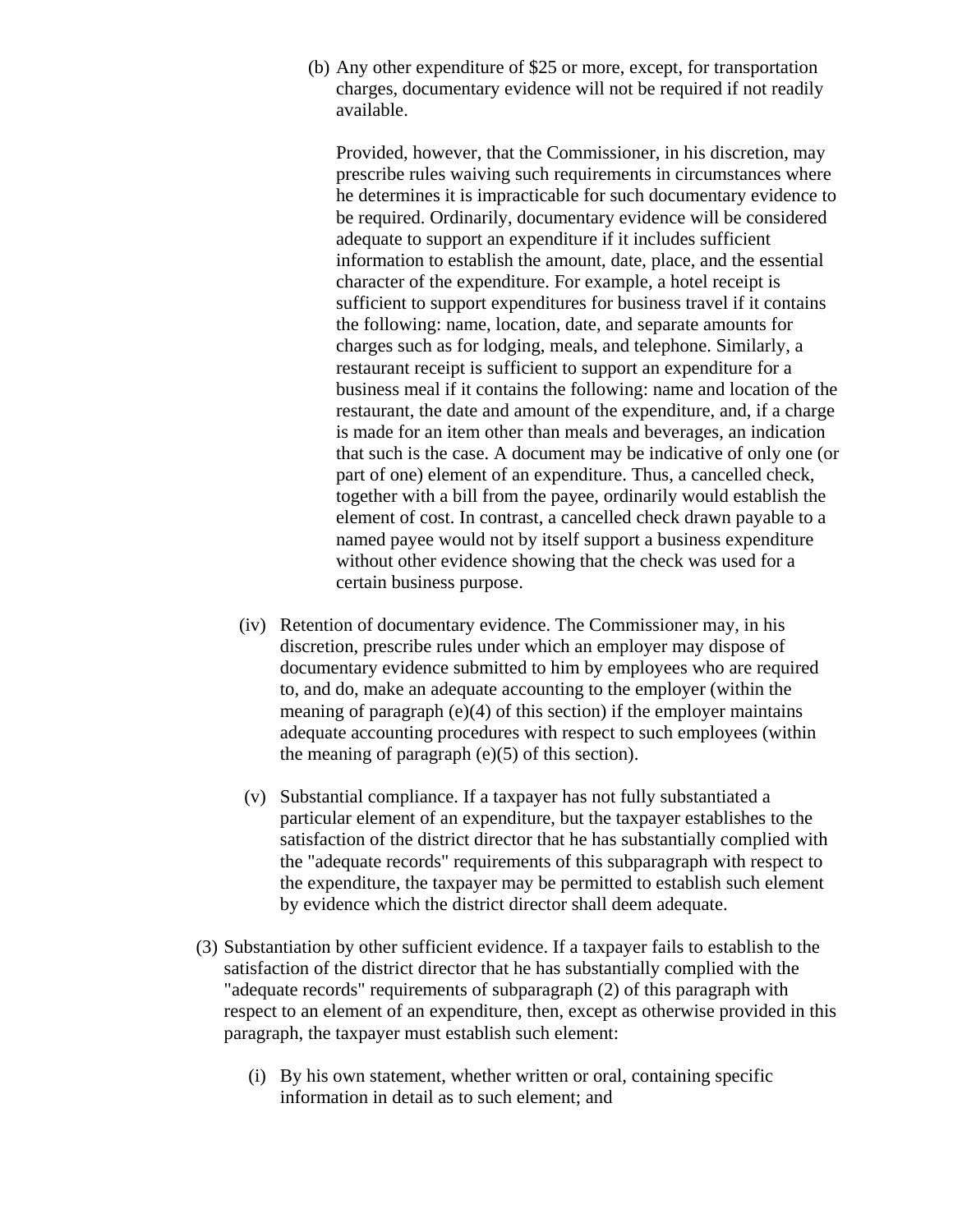(ii) By other corroborative evidence sufficient to establish such element.

If such element is the description of a gift, or the cost, time, place, or date of an expenditure, the corroborative evidence shall be direct evidence, such as a statement in writing or the oral testimony of persons entertained or other witness setting forth detailed information about such element, or the documentary evidence described in subparagraph (2) of this paragraph. If such element is either the business relationship to the taxpayer of persons entertained or the business purpose of an expenditure, the corroborative evidence may be circumstantial evidence.

- (4) Substantiation in exceptional circumstances. If a taxpayer establishes that, by reason of the inherent nature of the situation in which an expenditure was made:
	- (i) He was unable to obtain evidence with respect to an element of the expenditure which conforms fully to the "adequate records" requirements of subparagraph (2) of this paragraph,
	- (ii) He is unable to obtain evidence with respect to such element which conforms fully to the "other sufficient evidence" requirements of subparagraph (3) of this paragraph, and
	- (iii) He has presented other evidence, with respect to such element, which possesses the highest degree of probative value possible under the circumstances, such other evidence shall be considered to satisfy the substantiation requirements of section 274(d) and this paragraph.
- (5) Loss of records due to circumstances beyond control of taxpayer. Where the taxpayer establishes that the failure to produce adequate records is due to the loss of such records through circumstances beyond the taxpayer's control, such as destruction by fire, flood, earthquake, or other casualty, the taxpayer shall have a right to substantiate a deduction by reasonable reconstruction of his expenditures.
- (6) Special rules—
	- (i) Separate expenditure.
		- (a) In general. For the purposes of this section, each separate payment by the taxpayer shall ordinarily be considered to constitute a separate expenditure. However, concurrent or repetitious expenses of a similar nature occurring during the course of a single event shall be considered a single expenditure. To illustrate the above rules, where a taxpayer entertains a business guest at dinner and thereafter at the theater, the payment for dinner shall be considered to constitute one expenditure and the payment for the tickets for the theater shall be considered to constitute a separate expenditure. Similarly, if during a day of business travel a taxpayer makes separate payments for breakfast, lunch, and dinner, he shall be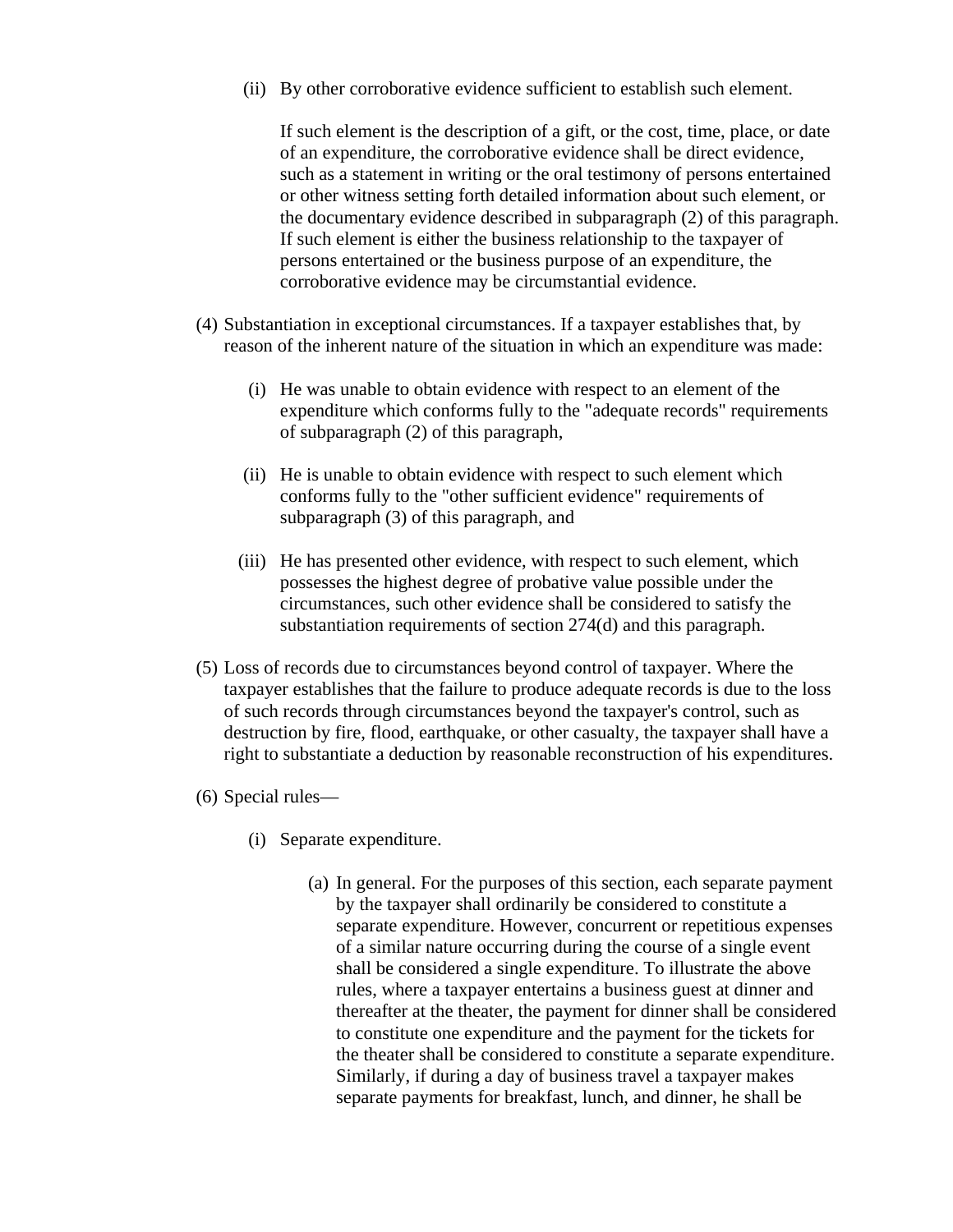considered to have made three separate expenditures. However, if during entertainment at a cocktail lounge the taxpayer pays separately for each serving of refreshments, the total amount expended for the refreshments will be treated as a single expenditure. A tip may be treated as a separate expenditure.

- (b) Aggregation. Except as otherwise provided in this section, the account book, diary, statement of expense, or similar record required by subparagraph (2)(ii) of this paragraph shall be maintained with respect to each separate expenditure and not with respect to aggregate amounts for two or more expenditures. Thus, each expenditure for such items as lodging and air or rail travel shall be recorded as a separate item and not aggregated. However, at the option of the taxpayer, amounts expended for breakfast, lunch, or dinner, may be aggregated. A tip or gratuity which is related to an underlying expense may be aggregated with such expense. For other provisions permitting recording of aggregate amounts in an account book, diary, statement of expense or similar record see paragraph  $(b)(2)(i)$  and  $(b)(3)$  of this section (relating to incidental costs of travel and entertainment).
- (ii) Allocation of expenditure. For purposes of this section, if a taxpayer has established the amount of an expenditure, but is unable to establish the portion of such amount which is attributable to each person participating in the event giving rise to the expenditure, such amount shall ordinarily be allocated to each participant on a pro rata basis, if such determination is material. Accordingly, the total number of persons for whom a travel or entertainment expenditure is incurred must be established in order to compute the portion of the expenditure allocable to each such person.
- (iii) Primary use of a facility. Section  $274(a) (1)(B)$  and  $(2)(C)$  denies a deduction for any expenditure paid or incurred before January 1, 1979, with respect to a facility, or paid or incurred at any time with respect to a club, used in connection with an entertainment activity unless the taxpayer establishes that the facility (including a club) was used primarily for the furtherance of his trade or business. A determination whether a facility before January 1, 1979, or a club at any time was used primarily for the futherance of the taxpayer's trade or business will depend upon the facts and circumstances of each case. In order to establish that a facility was used primarily for the furtherance of his trade or business, the taxpayer shall maintain records of the use of the facility, the cost of using the facility, mileage or its equivalent (if appropriate), and such other information as shall tend to establish such primary use. Such records of use shall contain:
	- (a) For each use of the facility claimed to be in furtherance of the taxpayer's trade or business, the elements of an expenditure specified in paragraph (b) of this section, and